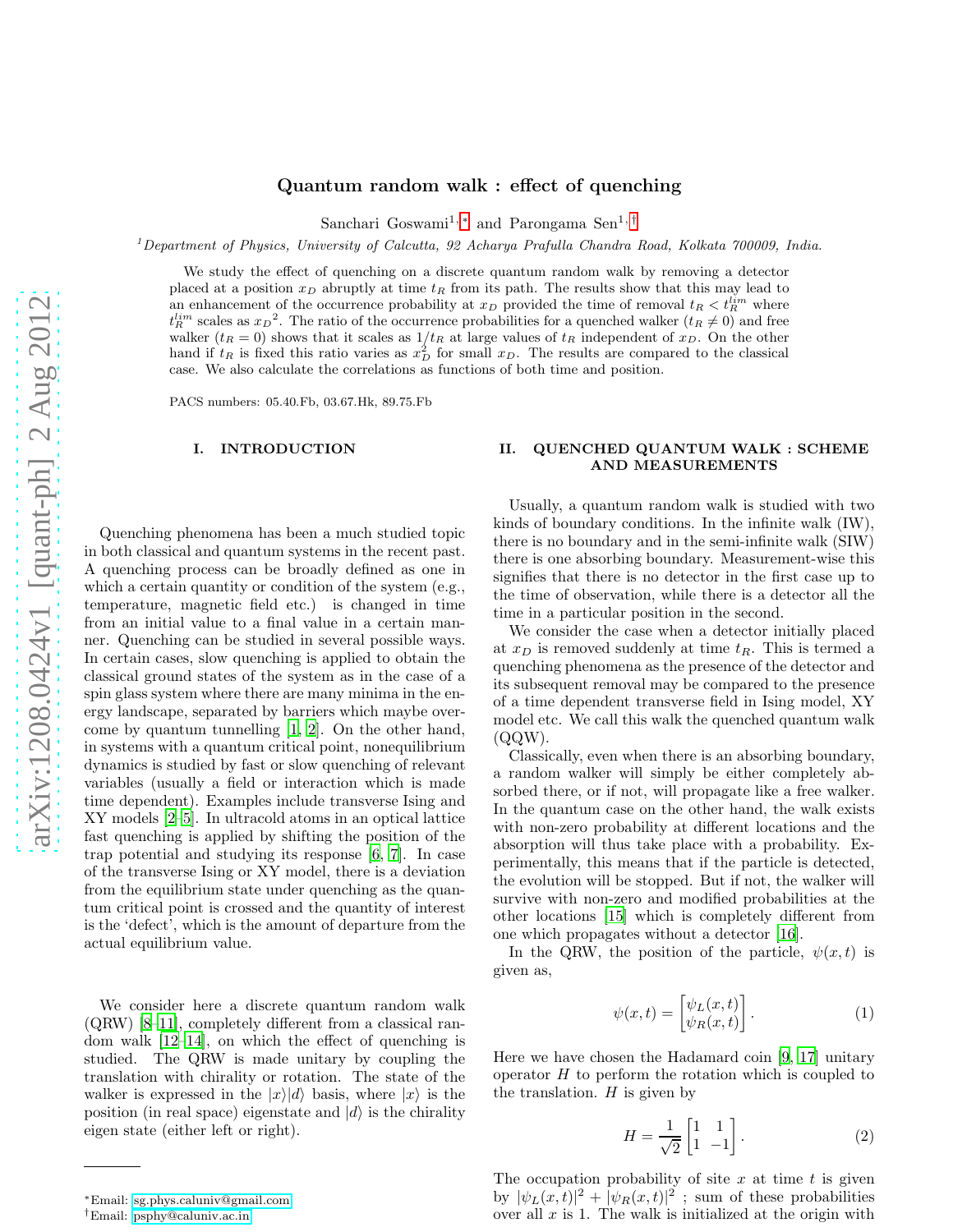

2



<span id="page-1-0"></span>FIG. 1: (Color online) The probability of the walker getting detected at a point  $x_D$  is shown against time.

 $\psi_L(0,0) = a_0, \psi_R(0,0) = b_0; \quad a_0^2 + b_0^2 = 1.$  We have taken a symmetric walk;  $a_0 = 1/\sqrt{2}, b_0 = i/\sqrt{2}$ .

Let the detector be placed at some given site  $x_D$ . In general, if the particle is at  $x_D$  with probability  $\alpha$  and the detector detects the particle with probability  $\beta$ , then the total absorption probability at  $x_D$  will be  $\alpha\beta$ . In our case we have chosen  $\beta = 1$ . Removing the detector at time  $t_R$  is equivalent to having a step function behaviour of the probability of being detected at  $x_D$  as a function of time as shown in Fig. [1.](#page-1-0)

At each time step when the ensemble is measured the amplitudes describe only to the surviving copies. We may choose our scheme of measurement in two ways. Let the normalized occupation probability at  $x$  at time  $t$  be denoted by  $\hat{f}(x,t)$ . Thus  $\hat{f}(x,t)$  denotes the fraction of the copies that survived the measurement up to time  $t_R$ (not the fraction of the initial population) which reaches x at time t. If the particle survives absorption, then  $f(x, t)$  will be the conditional probability of finding it at x at time t in a 'single' observation. However, the average measure  $f(x, t)$  takes into account the absorption probability and is given by  $f(x, t) \times$  survival probability;  $\sum_{x} \tilde{f}(x, t) = 1$  whereas  $\sum_{x} f(x, t) = 1 - d$  where d is the probability that it was absorbed earlier. This issue of two types of measurement was already addressed in [\[16\]](#page-4-10).

As  $x_D$  and  $t_R$  are the parameters of the system, we further modify our notation:  $f(x, t, x_D, t_R)$  and  $f(x, t, x_D, t_R)$  are the normalised and average occupation probability of site x at time t respectively given  $x_D$  and  $t_R$ .

Certain limiting cases can be immediately identified:

(i) If  $t_R = 0$  then the normalised and average occupation probabilities become same and are identical to the usual occupation probability of a quantum random walker when there is no detector at all; the IW case.

(ii) If  $t_R = \infty$ , it is a case of SIW.

(iii) If  $x_D \gg 0$ , the walk will be IW-like in finite times.

The study for quench must be for a time  $t \geq t_R \geq x_D$ , otherwise the removal of the detector does not affect the probabilities. Note that, here the numerical value of  $x_D$ is considered while comparing with time t.]



<span id="page-1-1"></span>FIG. 2: (Color online) Snapshots of the probabilities of occupation f for a symmetric walker under different conditions are shown for  $t = 100$  (left panel) and 500 (right panel) against position x. (a) and (b) are results for IW. In (c) and (d) the results are shown for a SIW when a detector is placed at  $x_D = 10$  for all times. In (e) and (f) QQW results are shown where the detector is initially placed at  $x_D = 10$  but is removed at time  $t_R = 50$ .

# III. RESULTS

We first present some snapshots of the probabilities of occupation  $f(x)$  of different sites at different times for the IW, SIW and QQW in Fig. [2](#page-1-1) to get a comparative picture of the dynamics in the three cases. For a quantum walker, the displacement in time  $t$  is proportional to  $t$  and the maximum of the occupation probability occurs at a value of  $x \sim t/\sqrt{2}$ . These features are clearly shown for the IW. For the SIW and QQW, the detector placed at  $x_D$  will make the probabilities different; up to  $t = t_R$ , QQW and SIW are equivalent. However, for  $t > t_R$ , as shown in the figure, the probability "spills out" beyond  $x<sub>D</sub>$  for the QQW, although far away from  $x<sub>D</sub>$ , there is little difference. In fact away from the boundary, we find that maximum probability is again at a value of  $|x| \sim$  $t/\sqrt{2}$ .

We next present the data for a fixed value of  $x =$  $x_D$  at different times t for both  $f(x, t, x_D, t_R)$  and  $f(x, t, x_D, t_R)$ , using the shorthand notation  $\hat{f}$  and  $f$  for these two quantities respectively. To study the effect of quenching, the ratios of the probabilities at different positions and times for the IW and the QQW may be calculated for given values of  $x_D$  and  $t_R$ . This is in tune with the measure of defects in studies of quenching in the quantum spin models. The ratios  $\tilde{f}/f_0$  and  $f/f_0$  are computed where  $f_0$  is the occupation probability for the IW.  $f/f_0$  shows that it can attain values much larger than 1 for a short time  $t > t_R$  before saturating at larger times to values larger or smaller than 1 depending on  $t_R$ .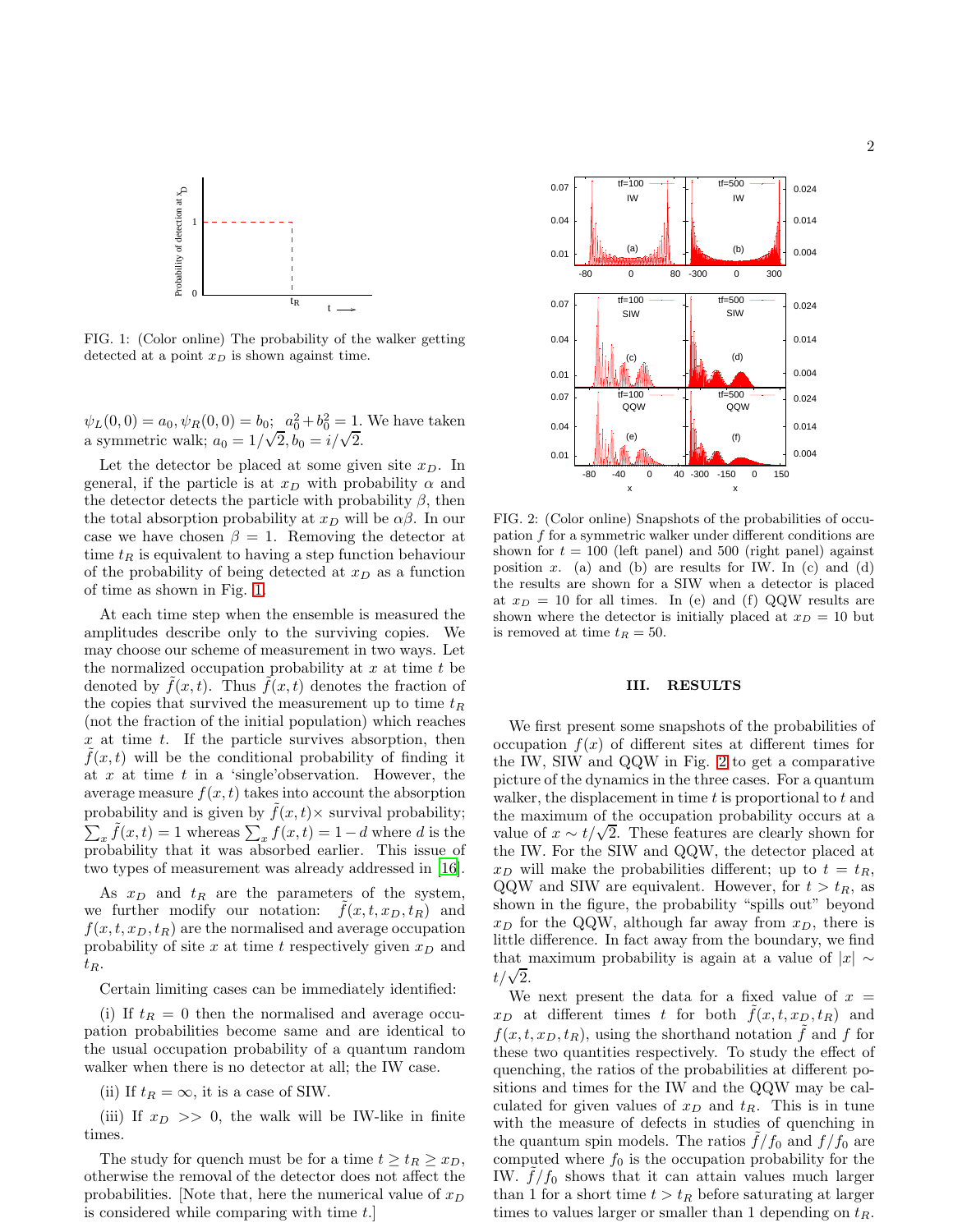

<span id="page-2-0"></span>FIG. 3: (Color online) Top: Ratio of  $\tilde{f}(x_D, t, x_D, t_R)$  and  $f_0$  for  $x_D = 10$  and  $t_R = 20, 30, 50, 100$ . Bottom: Ratio of  $f(x_D, t, x_D, t_R)$  and  $f_0$  for  $x_D = 10$  for the same values of  $x_D$ and  $t_R$ .

These are shown in Fig. [3.](#page-2-0)

The ratio of  $f/f_0$  are also clearly different from 1 beyond  $t = t_R$ . However, it shows a much more regular behaviour compared to  $f/f_0$  although it takes a longer time to saturate (Fig. [3\)](#page-2-0). As the detector is placed at  $x_D$ , up to  $t = x_D$ , the walker is not affected by the presence of the detector and the ratios are equal to 1 for all  $t_R$ . Beyond  $x_D < t < t_R$ , the initial population of the ensemble decreases due to detection at site  $x_D$ . As time goes on, larger fraction of the initial population get lost and the ratio thus decreases gradually. Then as the detector is removed, the probability grows at  $x_D$ , such that the ratio starts increasing before reaching the saturation value. In fact the results are of interest mainly at  $t > t_R$ , after the detector is removed, when the QQW is different from the SIW and the ratio starts growing. Interestingly, contrary to naive expectation, the ratio may saturate at values larger than unity for small  $t_R$ . The explanation for  $(f/f_0)_{sat}$  having value  $> 1$  is given later in the paper after we present the results for  $x \neq x_D$ . The saturation values of the ratio,  $(f/f_0)_{sat}$  plotted against  $t_R$  shows an initial non-monotonic behaviour, but for large  $t_R$ ,  $(f/f_0)_{sat}$ clearly scales as  $1/t_R$  for all values of  $x_D$  (Fig. [4\)](#page-2-1).

From Fig. [4,](#page-2-1) we note that there is a value of  $t_R$  beyond which  $(f/f_0)_{sat}$  is never > 1, i.e., beyond this particular  $t_R = t_R^{lim}, (f/f_0)_{sat}$  monotonically decreases below 1. We find that  $t_R^{lim}$  varies as  $x_D^2$  (Fig. [5\)](#page-2-2). Moreover, for fixed  $t_R$ , the saturation value of the ratios show a variation with  $x_D$ : for large  $t_R$ ,  $(f/f_0)_{sat}$  varies as  $x_D^2$ , for smaller values of  $t_R$ , this variation is valid over a small range of  $x_D$ . Combining the above two results, we con-



FIG. 4: (Color online) Plots of  $(f/f_0)_{sat}$  against  $t_R$  for  $x_D =$ 10, 15, 20, 25 respectively. For large  $t_R$  the log-log plot shows a slope of  $-1$ .

<span id="page-2-1"></span>

<span id="page-2-2"></span>FIG. 5: (Color online) Plot of  $t_R^{lim}$  against  $x_D$ . The log-log plot shows a slope of 2. In the inset  $(f/f_0)_{sat}$  against  $x_D$  is plotted for different  $t_R$ .

clude, for large  $t_R$ ,

<span id="page-2-3"></span>
$$
(f/f_0)_{sat} = kx_D^2/t_R \tag{3}
$$

where  $k$  is a constant with dimension of inverse length. That  $(f/f_0)_{sat}$  should decrease with  $t_R$  is expected as the probability of detection increases with larger  $t_R$ . On the other hand as  $x_D$  is increased, the walk remains unaffected for longer times which implies that  $(f/f_0)_{sat}$ should increase with  $x_D$   $(x_D \rightarrow \infty$  makes  $f = f_0$ ). However, the exact scaling form eq. [\(3\)](#page-2-3) is not obvious.

Before discussing other issues it is worthwhile to compare the results of the quantum case to the classical quenched random walk (CQW) under identical fast quenching. For a classical random walker, the occupation probability  $f_c(x, t)$  is simply given by  $f_{c0}(x, t) \times$ survival probability, where  $f_{c0}(x, t)$  is the occupation probability for the classical walker in absence of any boundary. The survival probability is given by  $1 - \int_0^{t_R} F_c(x_D, t) dt$ , where  $F_c(x_D, t)$  is the first passage probability at  $x_D$  at time t. So for the classical case,

<span id="page-2-4"></span>
$$
\frac{f_c}{f_{c0}} = 1 - \int_0^{t_R} F_c(x_D, t) dt,
$$
\n(4)

and is always less than 1. Moreover, it is independent of x and t.  $f_c/f_{c0}$  for  $t_R \to \infty$  scales as  $\frac{x_D}{\sqrt{t_R}}$  [\[14](#page-4-8)]. For the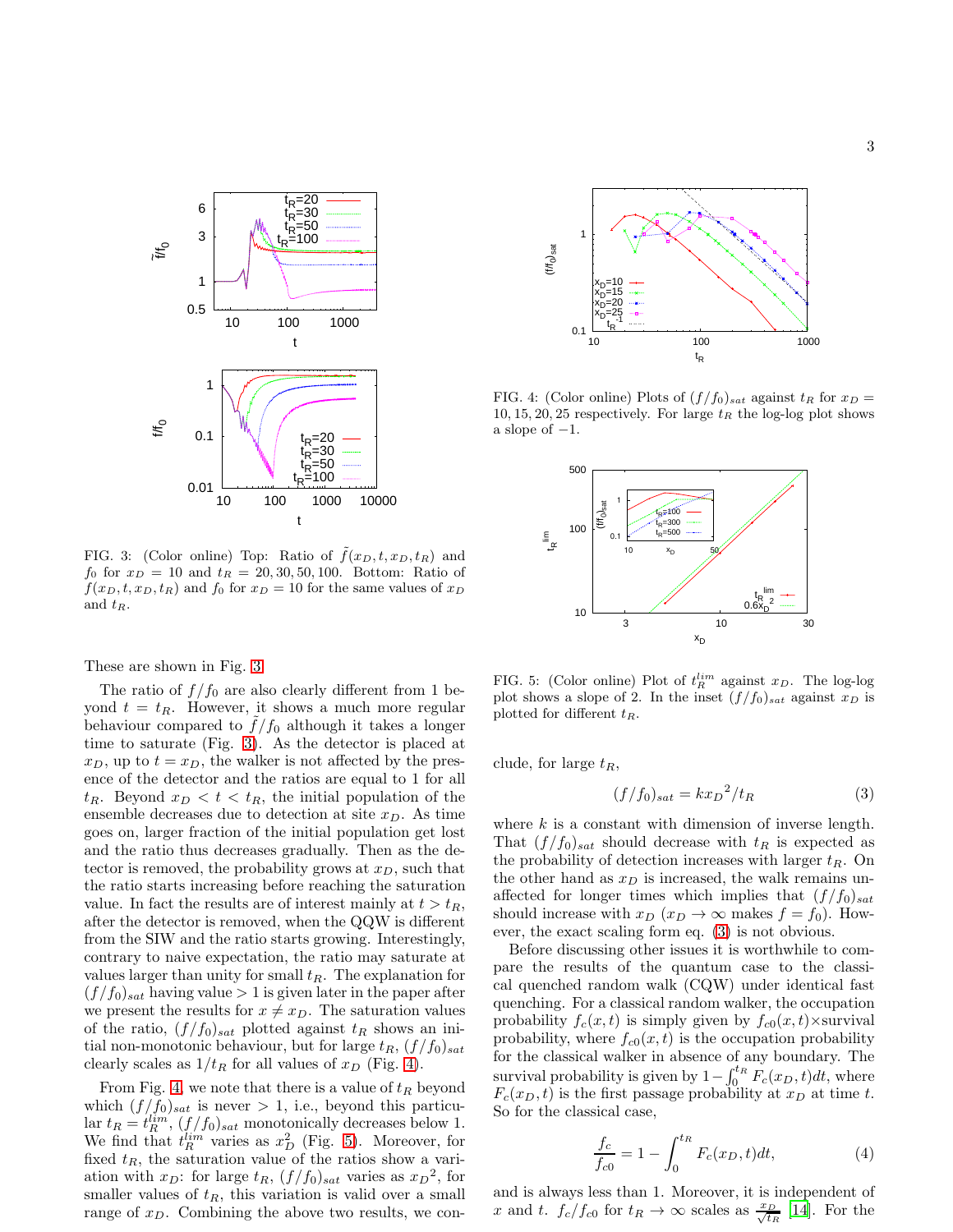

<span id="page-3-0"></span>FIG. 6: (Color online) Ratio of the occupation probabilities  $f(x_D + r)/f_0(x_D + r)$  against r for  $x_D = 10$  and  $t_R = 20, 50, 100$  at a particular time  $t = 100$ . Inset shows  $g/g_0$  against t for  $t_R = 50$  for different r.

quantum case in contrast  $(f/f_0)_{sat}$  has a different scaling behaviour with  $x_D/\sqrt{t_R}$  as already shown.

In fact for a CQW, the ratio is simply identical to the persistence probability at time  $t_R$ , i.e., the probability that the walker has not visited the site  $x_D$  till time  $t_R$ . For the quantum walker, the corresponding persistence probability is proportional to  $\frac{1}{kR^2}$  [\[16](#page-4-10)]. Hence the saturation ratio is not linearly dependent on the persistence probability in case of the QQW in contrast to the CQW.

Let us now discuss the results for sites  $x \neq x_D$ ; for a site separated by a distance r from  $x_D$  the occupation probability can be written as  $f(x_D + r, t, x_D, t_R)$ . The ratio of the occupation probabilities  $f(x_D + r)/f_0(x_D +$ r) (in short hand notation) shows remarkably different behaviour for  $r > 0$  and  $r < 0$  at a finite value of t (Fig. [6\)](#page-3-0). For  $r > 0$ , the ratio goes to zero at a finite value of r, the decay is smooth for large values of  $t_R$  while for small  $t_R$ , the decay is accompanied by small oscillations. For  $r < 0$ , the ratio shows an irregular behaviour with r, several peaks occur with the peak values much greater than 1. However, looking carefully at Fig. [2,](#page-1-1) it is evident that for sufficiently large  $|r|$ , when  $r < 0$ , the QQW and SIW behave in the same way, and the ratio is not much affected by the removal of the boundary. Hence one can say that the memory effects are strong here.

As function of time, the product of  $\frac{f(x_D+r)}{f_0(x_D+r)}$  and  $\frac{f(x_D)}{f_0(x_D)}$  are plotted in the inset of Fig. [6](#page-3-0) for  $x_D = 10$  and  $t_R =$ 50. The product approaches unity for all  $r$ , although for  $r > 0$  it reaches unity from below and for  $r < 0$ from above. this product can be identified as the ratio of two correlation functions  $g(x_D + r, t, x_D, t_R)$  and  $g_0(x_D +$  $r, t, x_D, t_R$ ) where

<span id="page-3-1"></span>
$$
g(x_D + r, t, x_D, t_R) = f(x_D + r, t, x_D, t_R) f(x_D, t, x_D, t_R)
$$
\n(5)

and  $g_0(x_D + r, t, x_D, t_R)$  is obtained by replacing f by  $f_0$ in eq.[\(5\)](#page-3-1). Thus we note that the ratio of the correlation functions approach unity irrespective of the value of  $r$  for finite values of  $t_R$ .

The ratio of the two correlation functions may also be estimated for the classical case. Using the result of eq.[\(4\)](#page-2-4),

 $\frac{g_c}{g_{c0}}$  is simply the square of the persistence probability and is less than 1 always irrespective of the value of  $r$ and  $t$ . This is clearly different from the quantum case where the ratio goes to 1 for all  $r$  at large  $t$ . Moreover, in the quantum case there is a time dependence which is strongly dependent on the sign of  $r$  at small  $t$ .

#### IV. SUMMARY AND DISCUSSIONS

In summary, we have studied quenching in a quantum system in a completely different sense compared to earlier works. The observation that the occurrence probability of a QRW may actually be enhanced by quenching is one of the main results of this study. This is a purely quantum mechanical effect. Having the detector up to time  $t_R$  means the quenched walker cannot go beyond  $x_D$ , and the undetected walker will move away from  $x_D$ . However, at a later time  $t > t_R$ , when the walker is free once again, it can move towards  $x_D$  and go beyond. From Fig. [2,](#page-1-1) it can also be seen that that most of the contributions to  $x_D$  and beyond come from the density of walkers closer to it, as the occurrence probability far way from  $x_D$  are not much affected with the removal of the detector. At later times after the removal of the detector, the occupation probability profile approaches the IW picture as the local hill like structures smoothen out. This happens closest to  $x_D$  at earlier times and slowly the further parts are affected. In comparison, in the infinite walk case, the walker has moved reasonably away from  $x_D$  at  $t_R$ , such that the ratio can be greater than unity close to  $x_D$ . But when  $t_R$  is greater than  $t_R^{lim}$ , the ratio can no longer exceed unity. At even later times, the ratio saturates as the "memory" of the detector gets erased in time. On the other hand we find that memory effects are strong for  $x \ll z_D$  where the removal of the detector is more or less irrelevant. Hence the effect of quenching is rather local.

Other important results are the scaling behaviour of the quantities like  $t_R^{lim}$  with  $x_D$  and  $(f/f_0)_{sat}$  at  $x_D$  as a function of  $x_D$  or  $t_R$ . Although for QRW, the displacement varies linearly with time, we find that the timescale  $t_R$ <sup>lim</sup> varies with  $x_D$  in a quadratic manner. The scaling behaviour of  $(f/f_0)_{sat}$  is also drastically different from the classical case.

The present work can be extended in many ways like making the probability of detection dependent on time in a different way and slow quenching can be studied when it decays algebraically. One can also, instead of having a detector from time  $t = 0$  to  $t = t_R$ , manipulate both the times at which the detector is placed and subsequently removed. Quantum random walks of correlated particles have been shown to encode information [\[18\]](#page-4-13) and quantum walk is capable of universal quantum computation [\[19\]](#page-4-14). Quenching of quantum random walks may lead to some new features in such contexts, although it is too early to predict exactly how.